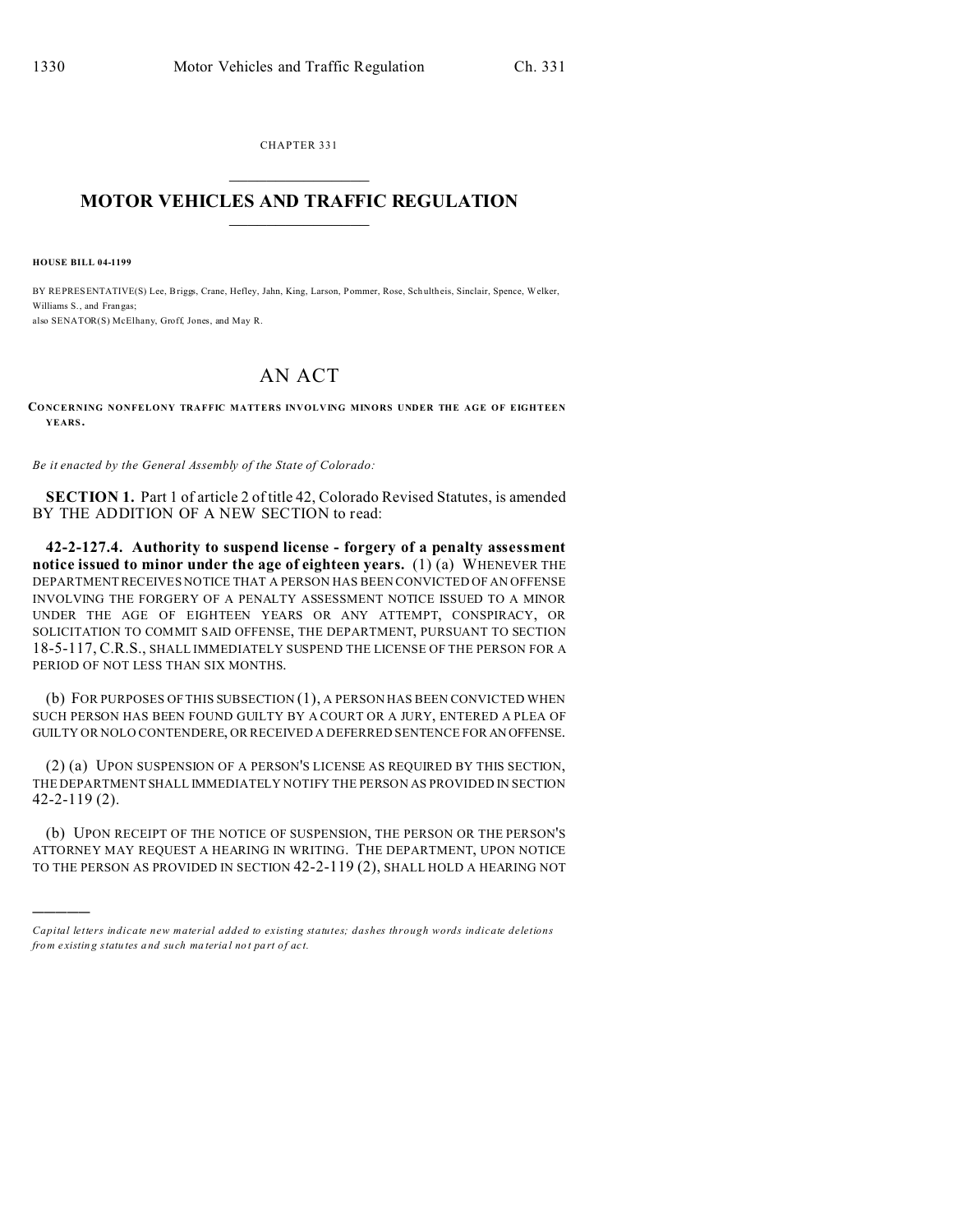LESS THAN THIRTY DAYS AFTER RECEIVING SUCH REQUEST THROUGH A HEARING COMMISSIONER APPOINTED BY THE EXECUTIVE DIRECTOR OF THE DEPARTMENT, WHICH HEARING SHALL BE CONDUCTED IN ACCORDANCE WITH THE PROVISIONS OF SECTION 24-4-105, C.R.S. THE HEARING SHALL BE HELD AT THE DISTRICT OFFICE OF THE DEPARTMENT CLOSEST TO THE RESIDENCE OF THE PERSON; EXCEPT THAT ALL OR PART OFTHE HEARING MAY, AT THE DISCRETION OF THE DEPARTMENT, BE CONDUCTED IN REAL TIME, BY TELEPHONE OR OTHER ELECTRONIC MEANS IN ACCORDANCE WITH SECTION 42-1-218.5. AFTER SUCH HEARING, THE PERSON MAY APPEAL THE DECISION OF THE DEPARTMENT TO THE DISTRICT COURT AS PROVIDED IN SECTION 42-2-135. SHOULD A PERSON WHO HAS HAD A LICENSE SUSPENDED UNDER THIS SECTION BE SUBSEQUENTLY ACQUITTED OF THE CONVICTION WHICH REQUIRED THE SUSPENSION BY A COURT OF RECORD, THE DEPARTMENT SHALL IMMEDIATELY, IN ANY EVENT NOT LATER THAN TEN DAYS AFTER THE RECEIPT OF SUCH NOTICE OF ACQUITTAL, REINSTATE SAID LICENSE TO THE PERSON AFFECTED, UNLESS THE LICENSE IS UNDER OTHER RESTRAINT.

(3) (a) IF THERE IS NO OTHER STATUTORY REASON FOR DENIAL OF A PROBATIONARY LICENSE, ANY PERSON WHO HAS HAD A LICENSE SUSPENDED BY THE DEPARTMENT BECAUSE OF, AT LEAST IN PART, A CONVICTION OF AN OFFENSE SPECIFIED IN SUBSECTION(1) OF THIS SECTION MAY BE ENTITLED TO A PROBATIONARY LICENSE FOR THE PURPOSE OF DRIVING FOR REASONS OF EMPLOYMENT, EDUCATION, HEALTH, OR COMPLIANCE WITH THE REQUIREMENTS OF PROBATION. SUCH A PROBATIONARY LICENSE SHALL:

(I) CONTAIN ANY OTHER RESTRICTIONS AS THE DEPARTMENT DEEMS REASONABLE AND NECESSARY;

(II) BE SUBJECT TO CANCELLATION FOR VIOLATION OF ANY SUCH RESTRICTIONS; AND

(III) BE ISSUED FOR THE ENTIRE PERIOD OF SUSPENSION.

(b) THE DEPARTMENT MAY REFUSE TO ISSUE A PROBATIONARY LICENSE IF THE DEPARTMENT FINDS THAT THE DRIVING RECORD OF THE PERSON IS SUCH THAT THE PERSON HAS SUFFICIENT POINTS TO REQUIRE THE SUSPENSION OR REVOCATION OF A LICENSE TO DRIVE ON THE HIGHWAYS OF THIS STATE PURSUANT TO SECTION 42-2-127, OR IF THE DEPARTMENT FINDS FROM THE RECORD AFTER A HEARING CONDUCTED IN ACCORDANCE WITH THIS SECTION THAT AGGRAVATING CIRCUMSTANCES EXIST TO INDICATE THE PERSON IS UNSAFE FOR DRIVING FOR ANY PURPOSE. IN REFUSING TO ISSUE A PROBATIONARY LICENSE, THE DEPARTMENT SHALL MAKE SPECIFIC FINDINGS OF FACT TO SUPPORT SUCH REFUSAL.

**SECTION 2.** 42-4-1701 (5) (a), Colorado Revised Statutes, is amended, and the said 42-4-1701 (5) is further amended BY THE ADDITION OF A NEW PARAGRAPH, to read:

**42-4-1701. Traffic offenses and infractions classified - penalties - penalty and surcharge schedule - repeal.** (5) (a) (I) At the time that any person is arrested for the commission of any misdemeanors, petty offenses, or misdemeanor traffic offenses set forth in subsection (4) of this section, the arresting officer may, except when the provisions of paragraph (c) of this subsection (5) prohibit it, offer to give a penalty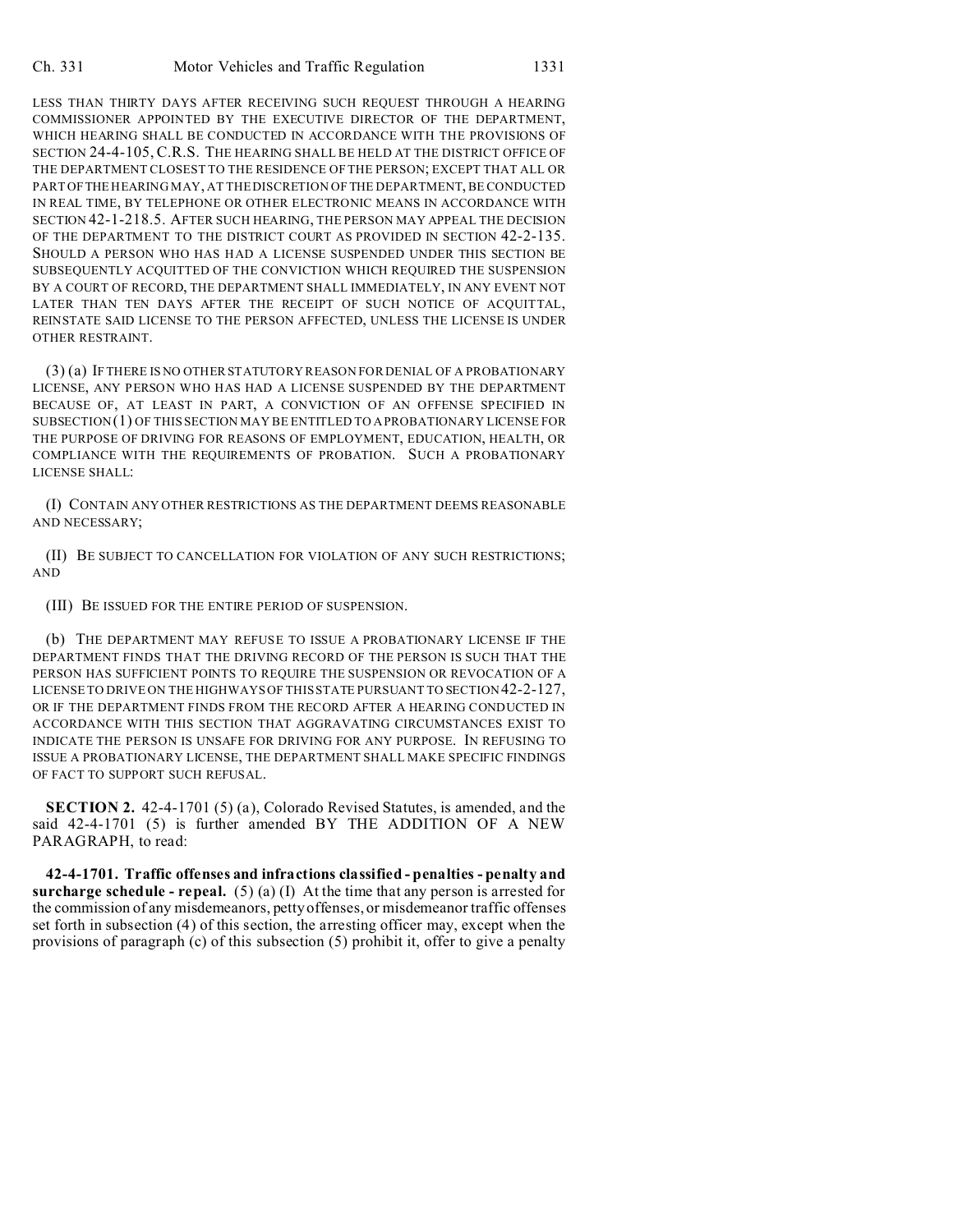assessment notice to the defendant. At any time that a person is charged with the commission of any traffic infraction, the peace officer shall, except when the provisions of paragraph (c) of this subsection (5) prohibit it, give a penalty assessment notice to the defendant. Such penalty assessment notice shall contain all the information required by section 42-4-1707 (3) or by section 42-4-1709, whichever is applicable. The fine or penalty specified in subsection (4) of this section for the violation charged and the surcharge thereon may be paid at the office of the department of revenue, either in person or by postmarking such payment within twenty days from the date the penalty assessment notice is served upon the defendant; except that the fine or penalty charged and the surcharge thereon shall be paid to the county if it relates to a traffic offense authorized by county ordinance. The department of revenue shall accept late payment of any penalty assessment up to twenty days after such payment becomes due. EXCEPT AS OTHERWISE PROVIDED IN SUBPARAGRAPH (II) OF THIS PARAGRAPH (a), in the case of an offense other than a traffic infraction, a defendant who otherwise would be eligible to be issued a penalty assessment notice but who does not furnish satisfactory evidence of identity or who the officer has reasonable and probable grounds to believe will disregard the summons portion of such notice may be issued a penalty assessment notice if the defendant consents to be taken by the officer to the nearest mailbox and to mail the amount of the fine or penalty and surcharge thereon to the department. The peace officer shall advise the person arrested or cited of the points to be assessed in accordance with section 42-2-127. EXCEPT AS OTHERWISE PROVIDED IN SECTION 42-4-1710 (1) (b), acceptance of a penalty assessment notice and payment of the prescribed fine or penalty and surcharge thereon to the department shall be deemed a complete satisfaction for the violation, and the defendant shall be given a receipt which so states when such fine or penalty and surcharge thereon is paid in currency or other form of legal tender. Checks tendered by the defendant to and accepted by the department and on which payment is received by the department shall be deemed sufficient receipt.

(II) IN THE CASE OF AN OFFENSE OTHER THAN A TRAFFIC INFRACTION THAT INVOLVES A MINOR UNDER THE AGE OF EIGHTEEN YEARS, THE OFFICER SHALL PROCEED IN ACCORDANCE WITH THE PROVISIONS OF SECTION 42-4-1706 (2) OR 42-4-1707 (1) (b) OR  $(3)$   $(a.5)$ . In no case may an officer issue a penalty ASSESSMENT NOTICE TO A MINOR UNDER THE AGE OF EIGHTEEN YEARS AND REQUIRE OR OFFER THAT THE MINOR CONSENT TO BE TAKEN BY THE OFFICER TO THE NEAREST MAILBOX TO MAIL THE AMOUNT OF THE FINE OR PENALTY AND SURCHARGE THEREON TO THE DEPARTMENT.

(b.5) THE PROVISIONS OF SECTION 42-4-1710 (1) (b) SHALL GOVERN ANY CASE DESCRIBED IN PARAGRAPH (b) OF THIS SUBSECTION (5) IN WHICH A MINOR UNDER THE AGE OF EIGHTEEN YEARS SUBMITS TIMELY PAYMENT FOR AN INFRACTION OR OFFENSE IN A PENALTY ASSESSMENT NOTICE BUT SUCH PAYMENT IS NOT ACCOMPANIED BY THE PENALTY ASSESSMENT NOTICE SIGNED AND NOTARIZED IN THE MANNER REQUIRED BY SECTION 42-4-1707 (3) (a.5) OR 42-4-1709 (1.5).

**SECTION 3.** 42-4-1705, Colorado Revised Statutes, is amended BY THE ADDITION OF A NEW SUBSECTION to read:

**42-4-1705. Person arrested to be taken before the proper court.** (2.5) IN ANY CASE IN WHICH THE ARRESTED PERSON THAT IS TAKEN BEFORE A COUNTY JUDGE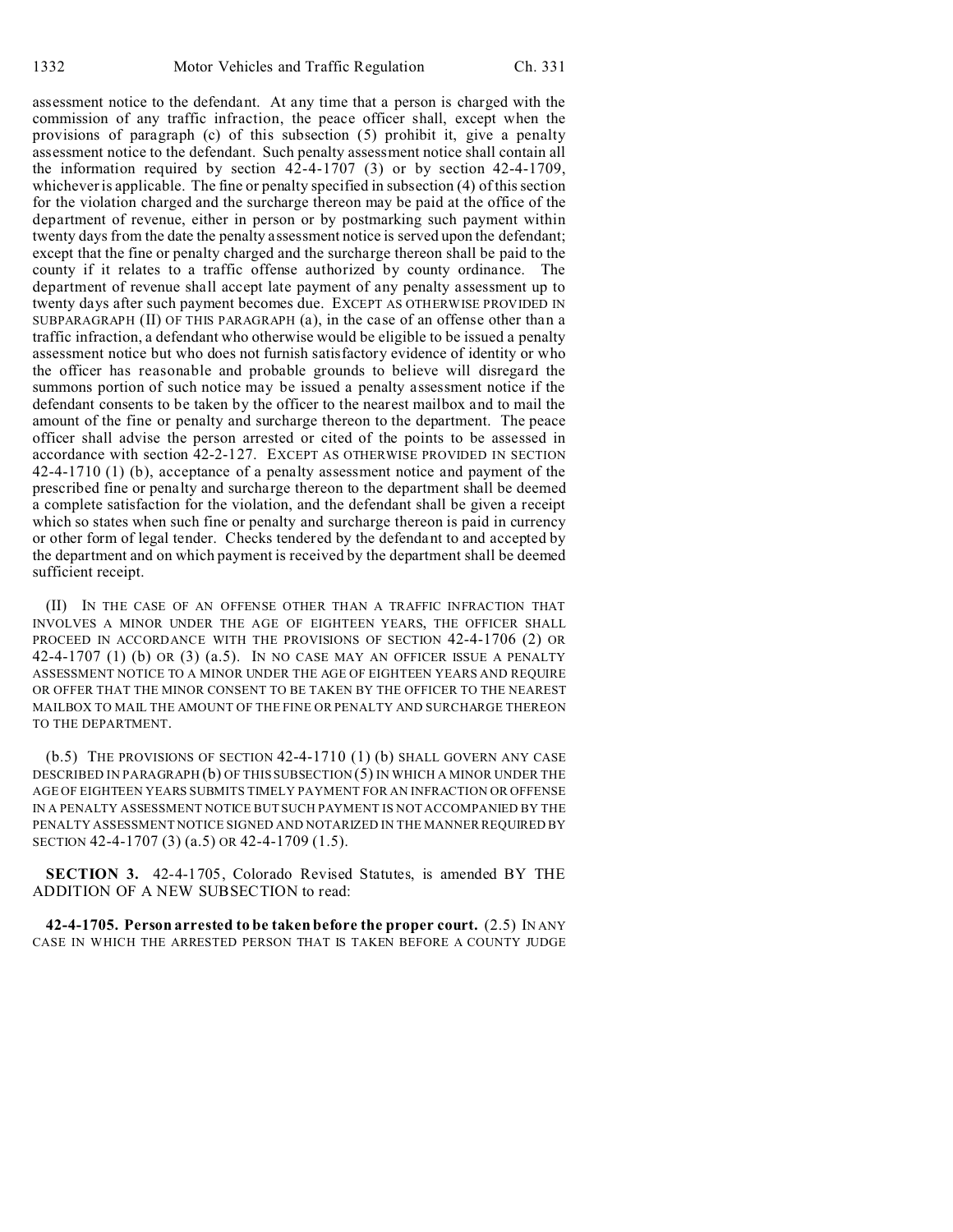PURSUANT TO SUBSECTION (1) OR (2) OF THIS SECTION IS A CHILD, AS DEFINED IN SECTION 19-1-103 (18), C.R.S., THE PROVISIONS OF SECTION 42-4-1706 (2) SHALL APPLY.

**SECTION 4.** 42-4-1706 (2), Colorado Revised Statutes, is amended to read:

**42-4-1706. Juveniles - convicted - arrested and incarcerated - provisions for confinement.** (2) (a) Notwithstanding any other provision of law, a child, as defined in section 19-1-103 (18), C.R.S., arrested and incarcerated for an alleged misdemeanor traffic offense under this article, and not released on bond, shall be taken before a county judge who has jurisdiction of such offense within forty-eight hours for fixing of bail and conditions of bond pursuant to section 19-2-508 (4) (d), C.R.S. Such child shall not be confined in a jail, lockup, or other place used for the confinement of adult offenders for longer than seventy-two hours, after which the child may be further detained only in a juvenile detention facility operated by or under contract with the department of human services. In calculating time under this subsection (2), Saturdays, Sundays, and court holidays shall be included.

(b) IN ANY CASE IN WHICH A CHILD IS TAKEN BEFORE A COUNTY JUDGE PURSUANT TO PARAGRAPH (a) OF THIS SUBSECTION (2), THE CHILD'S PARENT OR LEGAL GUARDIAN SHALL IMMEDIATELY BE NOTIFIED BY THE COURT IN WHICH THE COUNTY JUDGE SITS. ANY PERSON SO NOTIFIED BY THE COURT UNDER THIS PARAGRAPH (b) SHALL COMPLY WITH THE PROVISIONS OF SECTION 42-4-1716 (4).

**SECTION 5.** 42-4-1707 (1), Colorado Revised Statutes, is amended to read:

**42-4-1707. Summons and complaint or penalty assessment notice for misdemeanors, petty offenses, and misdemeanor traffic offenses - release registration.** (1) $(a)$  Whenever a person commits a violation of this title punishable as a misdemeanor, petty offense, or misdemeanor traffic offense, other than a violation for which a penalty assessment notice may be issued in accordance with the provisions of section 42-4-1701 (5) (a), and such person is not required by the provisions of section 42-4-1705 to be arrested and taken without unnecessary delay before a county judge, the peace officer may issue and serve upon the defendant a summons and complaint which shall contain the name and address of the defendant, the license number of the vehicle involved, if any, the number of the defendant's driver's license, if any, a citation of the statute alleged to have been violated, a brief description of the offense, the date and approximate location thereof, and the date the summons and complaint is served on the defendant; shall direct the defendant to appear in a specified county court at a specified time and place; shall be signed by the peace officer; and shall contain a place for the defendant to execute a written promise to appear at the time and place specified in the summons portion of the summons and complaint.

(b) A SUMMONS AND COMPLAINT ISSUED AND SERVED PURSUANT TO PARAGRAPH (a) OF THIS SUBSECTION (1) ON A MINOR UNDER THE AGE OF EIGHTEEN YEARS SHALL ALSO CONTAIN OR BE ACCOMPANIED BY A DOCUMENT CONTAINING AN ADVISEMENT TO THE MINOR THAT THE MINOR'S PARENT OR LEGAL GUARDIAN, IF KNOWN, SHALL BE NOTIFIED BY THE COURT FROM WHICH THE SUMMONS IS ISSUED AND BE REQUIRED TO APPEAR WITH THE MINOR AT THE MINOR'S COURT HEARING OR HEARINGS.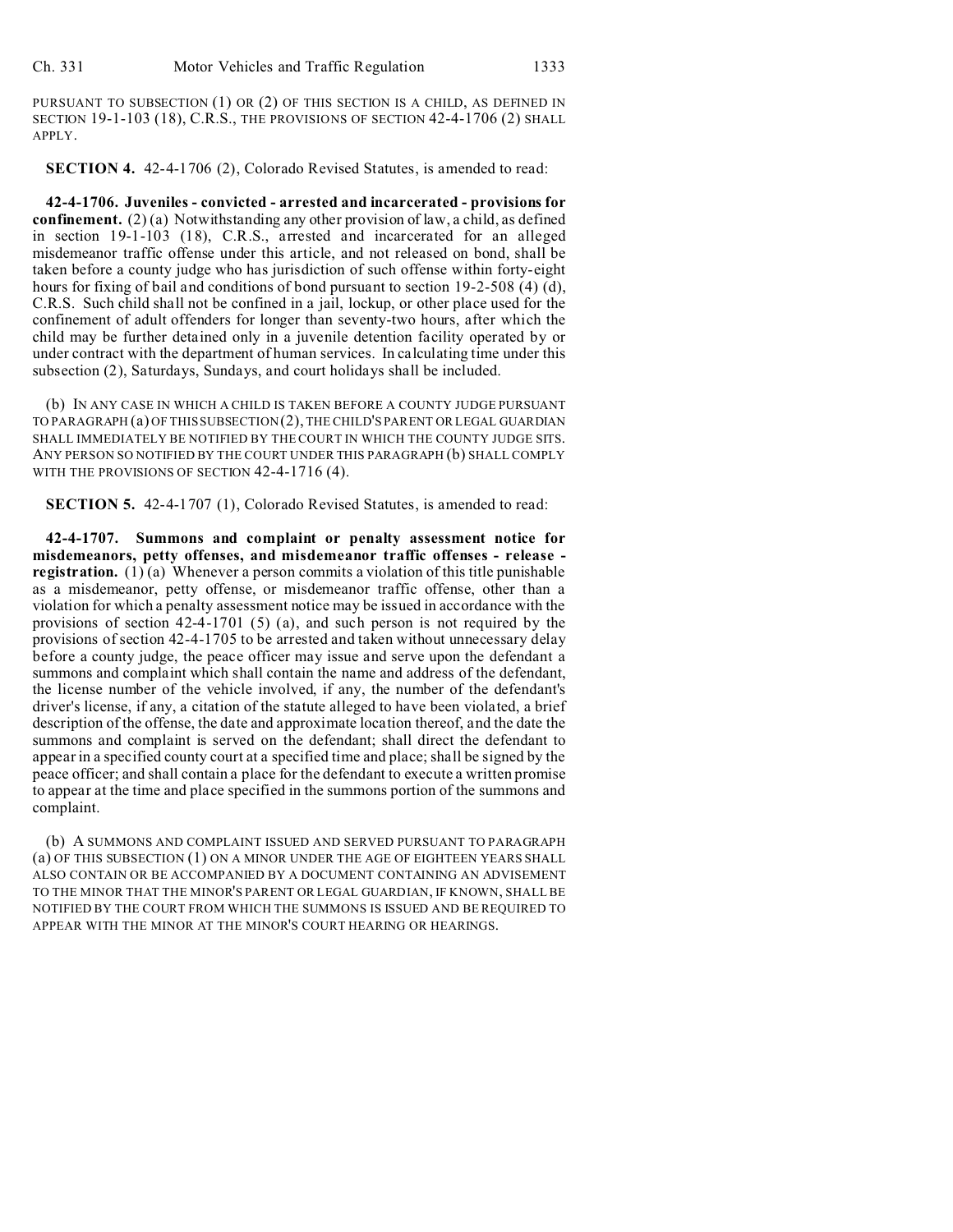**SECTION 6.** 42-4-1707 (3), Colorado Revised Statutes, is amended BY THE ADDITION OF A NEW PARAGRAPH to read:

**42-4-1707. Summons and complaint or penalty assessment notice for misdemeanors, petty offenses, and misdemeanor traffic offenses - release registration.** (3) (a.5) A PENALTY ASSESSMENT NOTICE ISSUED AND SERVED PURSUANT TO PARAGRAPH (a) OF THIS SUBSECTION (3) ON A MINOR UNDER THE AGE OF EIGHTEEN YEARS SHALL ALSO CONTAIN OR BE ACCOMPANIED BY A DOCUMENT CONTAINING:

(I) A PREPRINTED DECLARATION STATING THAT THE MINOR'S PARENT OR LEGAL GUARDIAN HAS REVIEWED THE CONTENTS OF THE PENALTY ASSESSMENT NOTICE WITH THE MINOR;

(II) PREPRINTED SIGNATURE LINES FOLLOWING THE DECLARATION ON WHICH THE REVIEWING PERSON DESCRIBED IN SUBPARAGRAPH (I) OF THIS PARAGRAPH (a.5) SHALL AFFIX HIS OR HER SIGNATURE AND FOR A NOTARY PUBLIC TO DULY ACKNOWLEDGE THE REVIEWING PERSON'S SIGNATURE; AND

(III) AN ADVISEMENT TO THE MINOR THAT:

(A) THE MINOR SHALL, WITHIN SEVENTY-TWO HOURS AFTER SERVICE OF THE PENALTY ASSESSMENT NOTICE, INFORM HIS OR HER PARENT OR LEGAL GUARDIAN THAT THE MINOR HAS RECEIVED A PENALTY ASSESSMENT NOTICE;

(B) THE PARENT OR LEGAL GUARDIAN OF THE MINOR IS REQUIRED BY LAW TO REVIEW AND SIGN THE PENALTY ASSESSMENT NOTICE AND TO HAVE HIS OR HER SIGNATURE DULY ACKNOWLEDGED BY A NOTARY PUBLIC; AND

(C) NONCOMPLIANCE WITH THE REQUIREMENT SET FORTH IN SUB-SUBPARAGRAPH (B) OF THIS SUBPARAGRAPH (III) SHALL RESULT IN THE MINOR AND THE PARENT OR LEGAL GUARDIAN OF THE MINOR BEING REQUIRED TO APPEAR IN COURT PURSUANT TO SECTIONS 42-4-1710 (1) (b), 42-4-1710 (1.5), AND 42-4-1716 (4).

**SECTION 7.** 42-4-1709, Colorado Revised Statutes, is amended BY THE ADDITION OF A NEW SUBSECTION to read:

**42-4-1709. Penalty assessment notice for traffic infractions - violations of provisions by officer - driver's license.** (1.5) A PENALTY ASSESSMENT NOTICE ISSUED AND SERVED PURSUANT TO SUBSECTION (1) OF THIS SECTION ON A MINOR UNDER THE AGE OF EIGHTEEN YEARS SHALL ALSO CONTAIN OR BE ACCOMPANIED BY A DOCUMENT CONTAINING:

(a) A PREPRINTED DECLARATION STATING THAT THE MINOR'S PARENT OR LEGAL GUARDIAN HAS REVIEWED THE CONTENTS OF THE PENALTY ASSESSMENT NOTICE WITH THE MINOR;

(b) PREPRINTED SIGNATURE LINES FOLLOWING THE DECLARATION ON WHICH THE REVIEWING PERSON DESCRIBED IN PARAGRAPH (a) OF THIS SUBSECTION (1.5) SHALL AFFIX HIS OR HER SIGNATURE AND FOR A NOTARY PUBLIC TO DULY ACKNOWLEDGE THE REVIEWING PERSON'S SIGNATURE; AND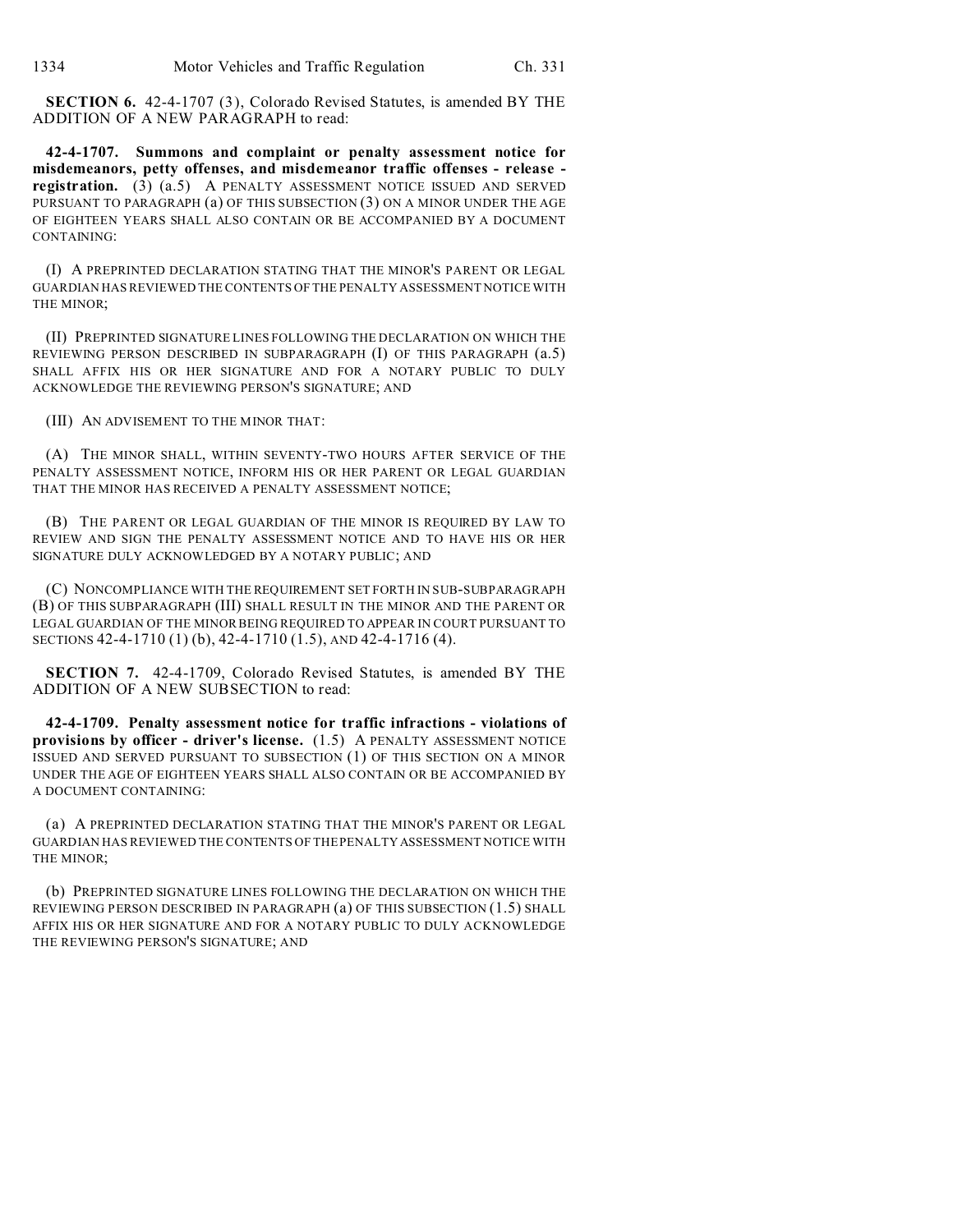(c) AN ADVISEMENT TO THE MINOR THAT:

(I) THE MINOR SHALL, WITHIN SEVENTY-TWO HOURS AFTER SERVICE OF THE PENALTY ASSESSMENT NOTICE, INFORM HIS OR HER PARENT OR LEGAL GUARDIAN THAT THE MINOR HAS RECEIVED A PENALTY ASSESSMENT NOTICE;

(II) THE PARENT OR LEGAL GUARDIAN OF THE MINOR IS REQUIRED BY LAW TO REVIEW AND SIGN THE PENALTY ASSESSMENT NOTICE AND TO HAVE HIS OR HER SIGNATURE DULY ACKNOWLEDGED BY A NOTARY PUBLIC; AND

(III) NONCOMPLIANCE WITH THE REQUIREMENT SET FORTH IN SUBPARAGRAPH (II) OF THIS PARAGRAPH (c) SHALL RESULT IN THE MINOR AND THE PARENT OR LEGAL GUARDIAN OF THE MINOR BEING REQUIRED TO APPEAR IN COURT PURSUANT TO SECTIONS 42-4-1710 (1) (b), 42-4-1710 (1.5), AND 42-4-1716 (4).

**SECTION 8.** 42-4-1710 (1) and (4) (b), Colorado Revised Statutes, are amended, and the said 42-4-1710 is further amended BY THE ADDITION OF A NEW SUBSECTION, to read:

**42-4-1710. Failure to pay penalty for traffic infractions - failure of parent or guardian to sign penalty assessment notice - procedures.** (1) (a) Unless a person who has been cited for a traffic infraction pays the penalty assessment as provided in this article and surcharge thereon pursuant to section 24-4.2-104 (1), C.R.S., the person shall appear at a hearing on the date and time specified in the citation and answer the complaint against such person.

(b) NOTWITHSTANDING THE PROVISIONS OF PARAGRAPH (a) OF THIS SUBSECTION (1) AND SECTION 42-4-1701 (5), A MINOR UNDER THE AGE OF EIGHTEEN YEARS SHALL BE REQUIRED TO APPEAR AT A HEARING ON THE DATE AND TIME SPECIFIED IN THE CITATION AND ANSWER THE COMPLAINT IF THE PENALTY ASSESSMENT WAS TIMELY PAID BUT NOT SIGNED AND NOTARIZED IN THE MANNER REQUIRED BY SECTION 42-4-1707 (3) (a.5) OR 42-4-1709 (1.5).

(1.5) IF A MINOR UNDER THE AGE OF EIGHTEEN YEARS IS REQUIRED TO APPEAR AT A HEARING PURSUANT TO SUBSECTION (1) OF THIS SECTION, THE MINOR SHALL SO INFORM HIS OR HER PARENT OR LEGAL GUARDIAN, AND THE PARENT OR LEGAL GUARDIAN SHALL ALSO BE REQUIRED TO APPEAR AT THE HEARING.

(4) (b) In no event shall a bench warrant be issued for the arrest of any person who fails to appear for a hearing pursuant to subsection  $(1.5)$  OR  $(2)$  of this section or for a final hearing pursuant to subsection (3) of this section. EXCEPT AS OTHERWISE PROVIDED IN SECTION 42-4-1716, entry of judgment and assessment of the penalty and surcharge pursuant to paragraph (a) of this subsection (4) and any penalties imposed pursuant to section 42-2-127 shall constitute the sole penalties for failure to appear for either the hearing or the final hearing.

**SECTION 9.** 42-4-1716 (2) and (3), Colorado Revised Statutes, are amended, and the said 42-4-1716 is further amended BY THE ADDITION OF A NEW SUBSECTION, to read:

**42-4-1716. Notice to appear or pay fine - failure to appear - penalty.** (2) It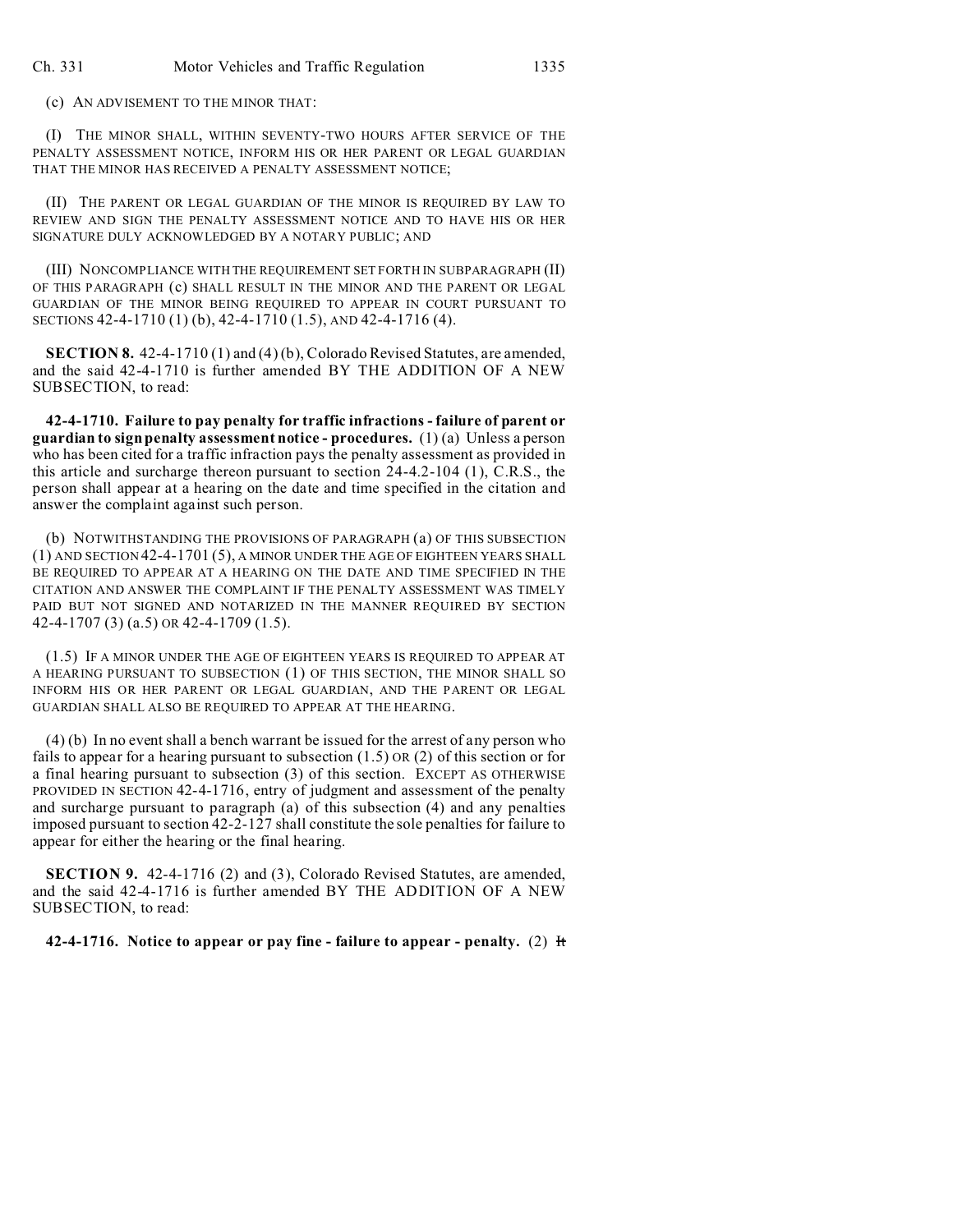is a violation of this section for any person to fail EXCEPT AS OTHERWISE PROVIDED IN SUBSECTION (4) OF THIS SECTION, A PERSON COMMITS A CLASS 2 MISDEMEANOR TRAFFIC OFFENSE IF THE PERSON FAILS to appear to answer any offense other than a traffic infraction charged under this part 17;

(3) Any person who violates any provision of this section commits a class  $2$ misdemeanor traffic offense.

(4) (a) (I) EXCEPT AS OTHERWISE PROVIDED IN SUBPARAGRAPH (II) OF THIS PARAGRAPH (a), A PERSON WHO IS A PARENT OR LEGAL GUARDIAN OF A MINOR UNDER THE AGE OF EIGHTEEN YEARS AND WHO IS REQUIRED TO APPEAR IN COURT WITH THE MINOR PURSUANT TO THE PROVISIONS OF THIS PART 17 INCLUDING BUT NOT LIMITED TO SECTION 42-4-1706 (2)(b), 42-4-1707 (1) (b), OR 42-4-1710 (1.5), SHALL APPEAR IN COURT AT THE LOCATION AND ON THE DATE STATED IN THE PENALTY ASSESSMENT NOTICE OR IN THE SUMMONS AND COMPLAINT OR AS INSTRUCTED BY THE COURT.

(II) THE PROVISIONS OF SUBPARAGRAPH (I) OF THIS PARAGRAPH (a) CONCERNING THE APPEARANCE OF A PARENT OR LEGAL GUARDIAN SHALL NOT APPLY IN A CASE WHERE THE MINOR UNDER THE AGE OF EIGHTEEN YEARS OR THE PARENT OF THE MINOR DEMONSTRATES TO THE COURT BY CLEAR AND CONVINCING EVIDENCE THAT THE MINOR IS AN EMANCIPATED MINOR.

(III) FOR PURPOSES OF THIS SUBSECTION (4), "EMANCIPATED MINOR" MEANS A MINOR UNDER THE AGE OF EIGHTEEN YEARS WHO HAS NO LEGAL GUARDIAN AND WHOSE PARENTS HAVE ENTIRELY SURRENDERED THE RIGHT TO THE CARE, CUSTODY, AND EARNINGS OF THE MINOR, NO LONGER ARE UNDER ANY DUTY TO SUPPORT OR MAINTAIN THE MINOR, AND HAVE MADE NO PROVISION FOR THE SUPPORT OF THE MINOR.

(b) A PERSON WHO VIOLATES ANY PROVISION OF PARAGRAPH (a) OF SUBPARAGRAPH (I) OF THIS SUBSECTION (4) COMMITS A CLASS 1 PETTY OFFENSE AND SHALL BE PUNISHED PURSUANT TO SECTION 18-1.3-503, C.R.S.

**SECTION 10.** Part 1 of article 5 of title 18, Colorado Revised Statutes, is amended BY THE ADDITION OF A NEW SECTION to read:

**18-5-118. Offenses involving forgery of a penalty assessment notice issued to a minor under the age of eighteen years - suspension of driving privilege.** IN ADDITION TO ANY OTHER PENALTY IMPOSED BY THIS PART 1, UPON EACH CONVICTION, ENTRY OF A PLEA OF GUILTY OR NOLO CONTENDERE, OR RECEIPT OF A DEFERRED SENTENCE FOR AN OFFENSE INVOLVING THE FORGERY OF A PENALTY ASSESSMENT NOTICE ISSUED TO A MINOR UNDER THE AGE OF EIGHTEEN YEARS PURSUANT TO SECTION 42-4-1707 OR 42-4-1709, C.R.S., OR ADJUDICATION AS A DELINQUENT FOR AN ACT THAT WOULD CONSTITUTE SUCH AN OFFENSE IF COMMITTED BY AN ADULT, ANY DRIVER'S PERMIT, MINOR DRIVER'S LICENSE, OR DRIVER'S LICENSE HELD BY THE OFFENDER SHALL BE SUSPENDED AS PROVIDED IN SECTION 42-2-127.4, C.R.S.

**SECTION 11. Effective date - applicability.** This act shall take effect July 1, 2005, and shall apply to infractions and offenses committed on or after said date.